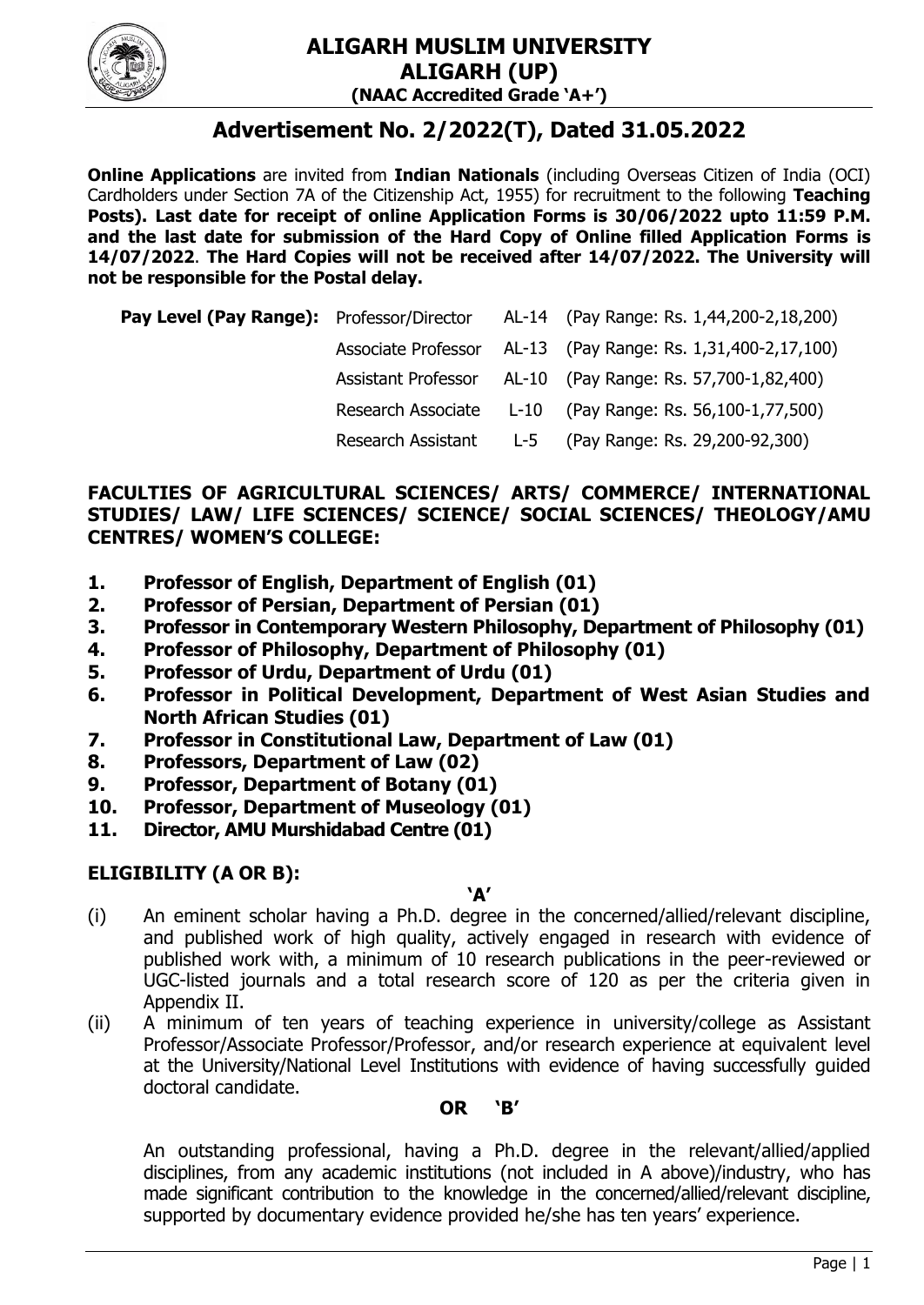

- **12. Associate Professor (ELT), Department of English (01)**
- **13. Associate Professor in Linguistics (Psycholinguistics), Department of Linguistics (01)**
- **14. Associate Professor in Sanskrit, Women's College (01)**
- **15. Associate Professor in Urdu (Comparative Literature with Urdu), Department of Urdu (01)**
- **16. Associate Professors, Department of Urdu (02)**
- **17. Associate Professors, Department of Commerce (02)**
- **18. Associate Professor in Modern Arabic, Department of West Asian Studies and North African Studies (01)**
- **19. Associate Professor, Department of Botany (01)**
- **20. Associate Professor in Ecology/ Biostatistics, Department of Botany (01)**
- **21. Associate Professor, Department of Zoology (01)**
- **22. Associate Professor in Zoology, Women's College (01)**

# **ELIGIBILITY:**

- (i) A good academic record, with a Ph.D. Degree in the concerned/allied/relevant disciplines.
- (ii) A Master"s Degree with at least 55% marks (or an equivalent grade in a point-scale, wherever the grading system is followed).
- (iii) A minimum of eight years of experience of teaching and/or research in an academic/ research position equivalent to that of Assistant Professor in a University, College or Accredited Research Institution/industry with a minimum of seven publications in the peer-reviewed or UGC-listed journals and a total research score of Seventy five (75) as per the criteria given in Appendix II.

# **23. Associate Professor in Functional Hindi (Translation), Department of Hindi (01)**

# **ELIGIBILITY:**

- (i) A good academic record, with a Ph.D. Degree in the concerned/allied/relevant disciplines.
- (ii) A Master"s Degree with at least 55% marks (or an equivalent grade in a point-scale, wherever the grading system is followed).
- (iii) A minimum of eight years of experience of teaching and/or research in an academic/ research position equivalent to that of Assistant Professor in a University, College or Accredited Research Institution/industry with a minimum of seven publications in the peer-reviewed or UGC-listed journals and a total research score of Seventy five (75) as per the criteria given in Appendix II.

# **DESIRABLE:**

- (i) Good knowledge of English.
- (ii) At least three years" experience of teaching of Functional Hindi/Translation.

OR

Published Translation work from English to Hindi and/or Vice Versa.

# **24. Assistant Professor, Department of Fine Arts (01)**

# **ELIGIBILITY A OR B:**

# **(A)**

- (i) A Master"s degree with 55% marks (or an equivalent grade in a point-scale wherever the grading system is followed) in the relevant subject or an equivalent degree from an Indian/ Foreign University.
- (ii) Besides fulfilling the above qualifications, the candidate must have cleared the National Eligibility Test (NET) conducted by the UGC or the CSIR, or a similar test accredited by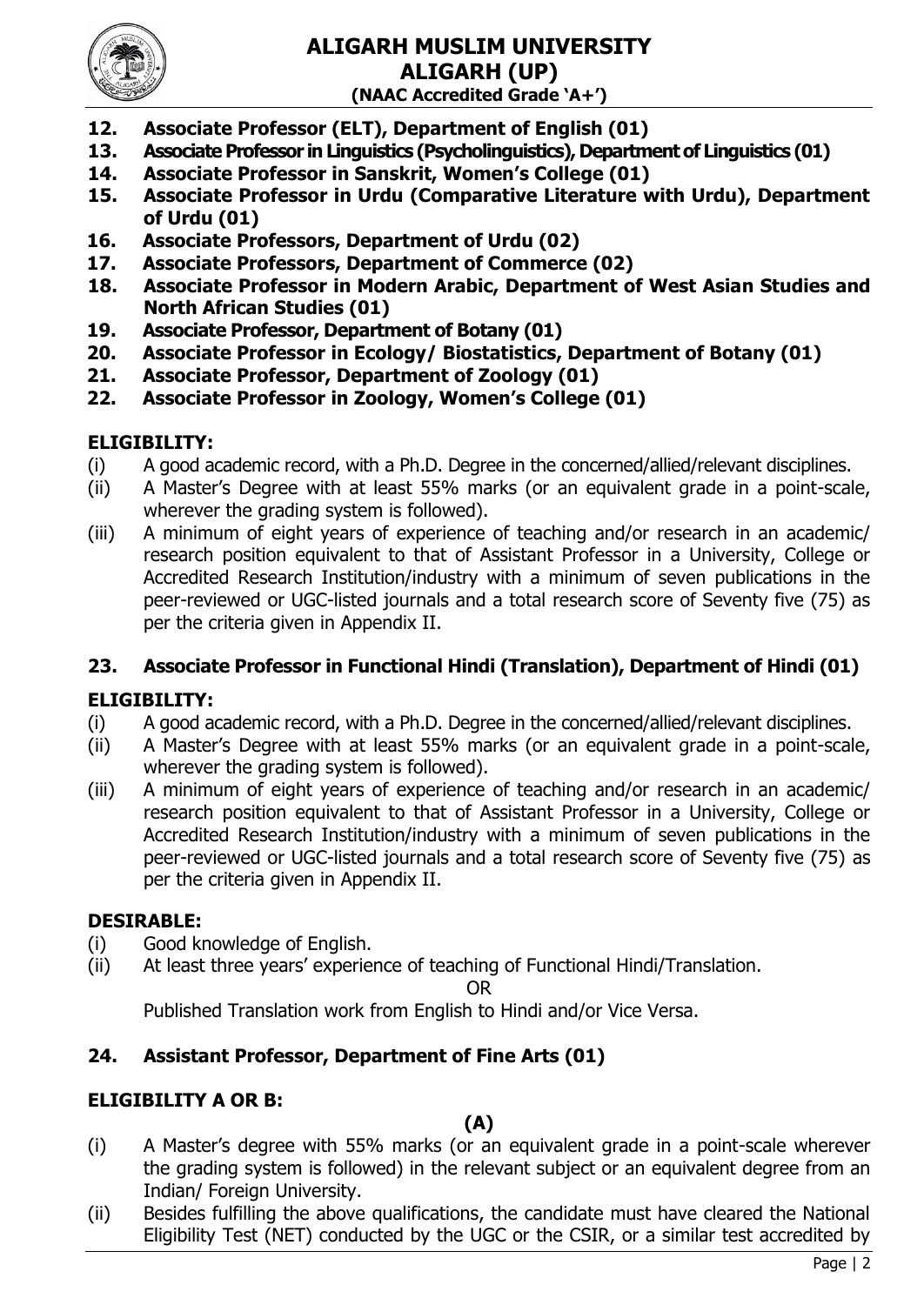

the UGC, like SLET/SET or who are or have been awarded a Ph.D. Degree in accordance with the University Grants Commission (Minimum Standards and Procedure for Award of M.Phil./Ph.D. Degree) Regulations, 2009 or 2016 and their amendments from time to time, as the case may be, are exempted from NET/SLET/SET:

Provided, the candidates registered for the Ph.D. programme prior to July 11, 2009, shall be governed by the provisions of the then existing Ordinances/Bye-laws/Regulations of the Institution awarding the degree and such Ph.D. candidates shall be exempted from the requirement of NET/SLET/SET for recruitment and appointment of Assistant Professor or equivalent positions in the University subject to the fulfillment of the following conditions:-

- (a) The Ph.D. degree of the candidate has been awarded in a regular mode;
- (b) The Ph.D. thesis has been evaluated by at least two external examiners;
- (c) An open Ph.D. viva voce of the candidate has been conducted;
- (d) The Candidate has published two research papers from his/her Ph.D. work, out of which at least one is in a refereed journal;
- (e) The candidate has presented at least two papers based on his/her Ph.D. work in conferences/ seminars sponsored/funded/supported by the UGC/ICSSR/CSIR or any similar agency.

The fulfillment of above conditions is to be certified by the Registrar/Controller of Examinations of the University.

**NOTE:** NET/SLET/SET shall also not be a requirement for such Masters Programmes in disciplines for which NET/SLET/SET is not conducted by the UGC, CSIR or similar test accredited by the UGC, like SLET/SET.

### **OR (B)**

A traditional or a professional artist with highly commendable professional achievement in the concerned subject concerned having a Bachelor's degree, who has:

- (i) Studied under a noted/ reputed traditional Master(s)/ Artist(s)
- (ii) Has been "A" grade artist of AIR/ Doordarshan;
- (iii) Has the ability to explain, with logical reasoning of the subject concerned; and
- (iv) Has adequate knowledge to teach theory with illustrations in the discipline concerned.
- **25. Assistant Professor, Department of Home Science (01)**
- **26. Assistant Professor in Plant Pathology, Department of Plant Protection (01)**
- **27. Assistant Professors, Department of Arabic (02)**
- **28. Assistant Professor in English, Women's College (01)**
- **29. Assistant Professor, Department of Hindi (01)**
- **30. Assistant Professors, Department of Philosophy (02)**
- **31. Assistant Professors, Department of Urdu (03)**
- **32. Assistant Professors in Urdu, Women's College (02)**
- **33. Assistant Professors, Department of Commerce (06)**
- **34. Assistant Professor in Geography, Department of West Asian Studies & North African Studies (01)**
- **35. Assistant Professor, Department of West Asian Studies & North African Studies (01)**
- **36. Assistant Professor in Political Science, Department of Law (01)**
- **37. Assistant Professor in History, Department of Law, AMU Malappuram Centre (01)**
- **38. Assistant Professor in Economics, Department of Law, AMU Malappuram Centre (01)**
- **39. Assistant Professor, Department of Biochemistry (01)**
- **40. Assistant Professor in Botany, Women's College (01)**
- **41. Assistant Professor, Department of Museology (01)**
- **42. Assistant Professors, Department of Zoology (02)**
- **43. Assistant Professor in Zoology, Women's College (01)**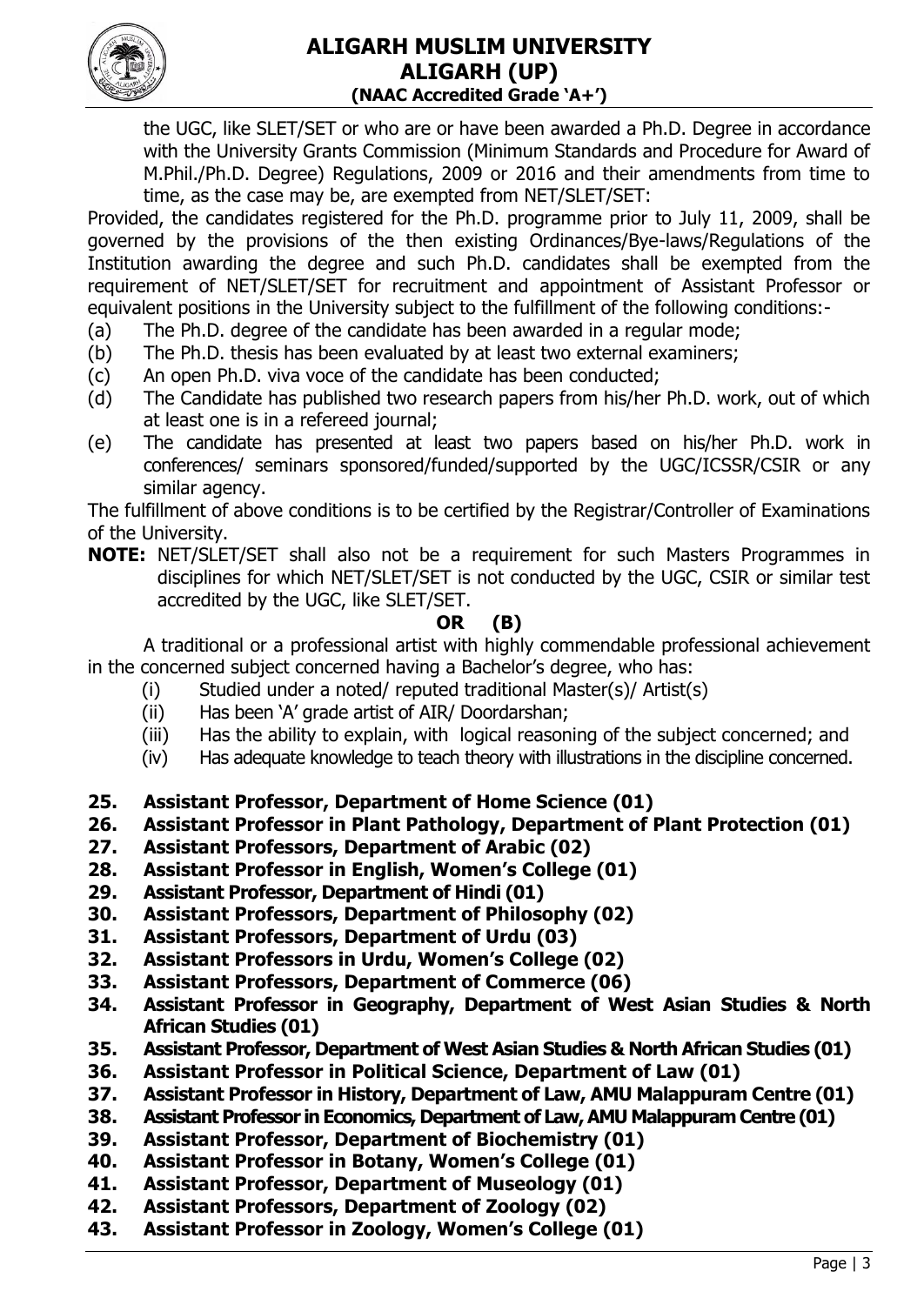

- **44. Assistant Professors in Chemistry, Women's College (02)**
- **45. Assistant Professor, Department of Geography (01)**
- **46. Assistant Professors, Department of Geology (04)**
- **47. Assistant Professors, Department of Physics (03)**
- **48. Assistant Professors in Statistics, Department of Statistics & OR (01)**
- **49. Assistant Professor in Statistics, Women's College (01)**
- **50. Assistant Professor, Department of Economics (02)**
- **51. Assistant Professor in History, Women's College (01)**
- **52. Assistant Professors in Medieval Indian History, Department of History (03)**
- **53. Assistant Professor in West Asian History (Medieval), Department of History (01)**
- **54. Assistant Professor, Department of Library & Information Science (01)**
- **55. Assistant Professor in Journalism, Department of Mass Communication (01)**
- **56. Assistant Professor, Department of Physical Education (01)**
- **57. Assistant Professors, Department of Political Science (02)**
- **58. Assistant Professor in Political Science, Women's College (01)**
- **59. Assistant Professor, Department of Psychology (03)**
- **60. Assistant Professors, Department of Sociology (03)**
- **61. Assistant Professor, Department of Shia Theology (01)**
- **62. Assistant Professor in Sunni Theology, Women's College (01)**

#### **ELIGIBILITY (A OR B):**

### **A.**

- (i) A Master"s degree with 55% marks (or an equivalent grade in a point-scale wherever the grading system is followed) in a concerned/relevant/allied subject from an Indian University, or an equivalent degree from an accredited foreign university.
- (ii) Besides fulfilling the above qualifications, the candidate must have cleared the National Eligibility Test (NET) conducted by the UGC or the CSIR, or a similar test accredited by the UGC, like SLET/SET or who are or have been awarded a Ph.D. Degree in accordance with the University Grants Commission (Minimum Standards and Procedure for Award of M.Phil./Ph.D. Degree) Regulations, 2009 or 2016 and their amendments from time to time, as the case may be, are exempted from NET/SLET/SET:

Provided, the candidates registered for the Ph.D. programme prior to July 11, 2009, shall be governed by the provisions of the then existing Ordinances/Bye-laws/Regulations of the Institution awarding the degree and such Ph.D. candidates shall be exempted from the requirement of NET/SLET/SET for recruitment and appointment of Assistant Professor or equivalent positions in the University subject to the fulfillment of the following conditions:-

- (a) The Ph.D. degree of the candidate has been awarded in a regular mode;
- (b) The Ph.D. thesis has been evaluated by at least two external examiners;
- (c) An open Ph.D. viva voce of the candidate has been conducted;
- (d) The Candidate has published two research papers from his/her Ph.D. work, out of which at least one is in a refereed journal;
- (e) The candidate has presented at least two papers based on his/her Ph.D. work in conferences/seminars sponsored/funded/supported by the UGC/ICSSR/CSIR or any similar agency.

The fulfillment of above conditions is to be certified by the Registrar/Controller of Examinations of the University.

**NOTE:** NET/SLET/SET shall also not be a requirement for such Masters Programmes in disciplines for which NET/SLET/SET is not conducted by the UGC, CSIR or similar test accredited by the UGC, like SLET/SET.

# **OR B.**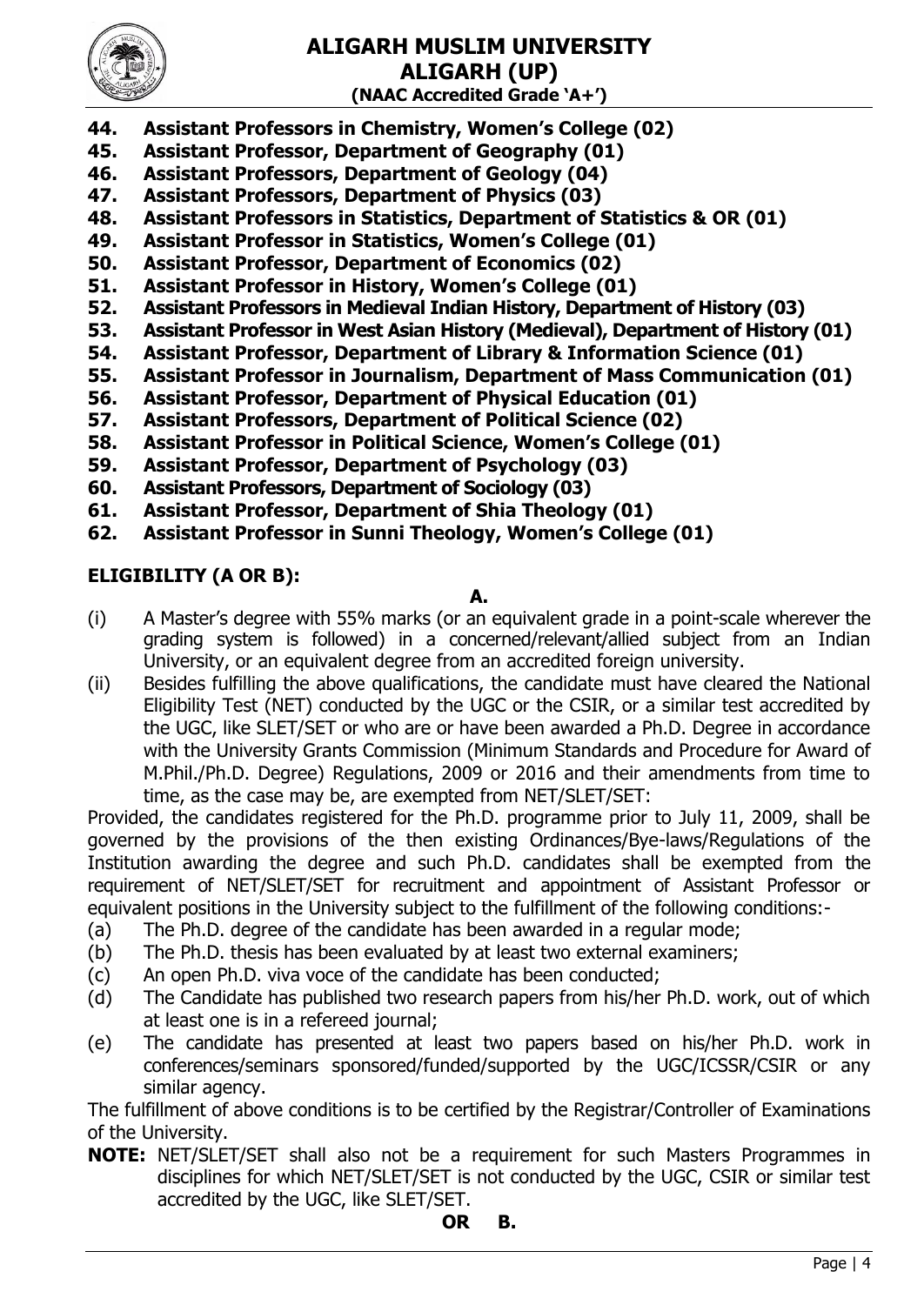

The Ph.D. degree has been obtained from a foreign university/institution with a ranking among top 500 in the World University Ranking (at any time) by any one of the following: (i) Quacquarelli Symonds (QS) (ii) the Times Higher Education (THE) or (iii) the Academic Ranking of World Universities (ARWU) of the Shanghai Jiao Tong University (Shanghai).

# **63. Assistant Professor, Department of Post Harvest Engineering & Technology (01)**

### **QUALIFICATIONS:**

B.E./B.Tech./B.S. and M.E./M.Tech./M.S. or Integrated M.Tech. in relevant branch with first class or equivalent in any one of the degrees.

**64. Research Associate, Centre for Promotion of Educational & Cultural Advancement of Muslims of India (01)**

#### **QUALIFICATIONS:**

Ph.D in Arabic/ Theology/ Quranic Studies/ Islamic Studies with essential knowledge of Urdu Language.

#### **DESIRABLE:**

Knowledge of Statistical Package for the Social Sciences.

**65. Research Assistant, Centre for Promotion of Educational & Cultural Advancement of Muslims of India (01)**

#### **QUALIFICATIONS:**

Post Graduate in Science/ Social Science/ Humanities.

#### **FACULTY OF ENGINEERING AND TECHNOLOGY:**

#### **66. Assistant Professors in Costume Designing & Dress Making, Women's Polytechnic (02)**

#### **QUALIFICATIONS:**

First Class Bachelor's Degree in Fashion/Garment Technology, Preferably from NIFT or its equivalent.

OR

A Master Degree in any subject with First Class Diploma in Costume Design and Dress Making/Garment Technology/Fashion Design of Two years duration after SSSC/Three years duration after SSC or its equivalent with five years' experience in the relevant field.

- **67. Assistant Professor (Computer Engineering), Computer Engineering Section, Women's Polytechnic (01)**
- **68. Assistant Professor in Environmental Engineering, Civil Engineering Section, University Polytechnic (01)**
- **69. Assistant Professor, Mechanical Engineering Section, University Polytechnic (01)**
- **70. Assistant Professors, Department of Civil Engineering (03)**
- **71. Assistant Professor, Department of Electrical Engineering (01)**
- **72. Assistant Professor, Department of Mechanical Engineering (01)**

# **QUALIFICATIONS:**

B.E./B.Tech./B.S. and M.E./M.Tech./M.S. or Integrated M.Tech. in relevant branch with first class or equivalent in any one of the degrees.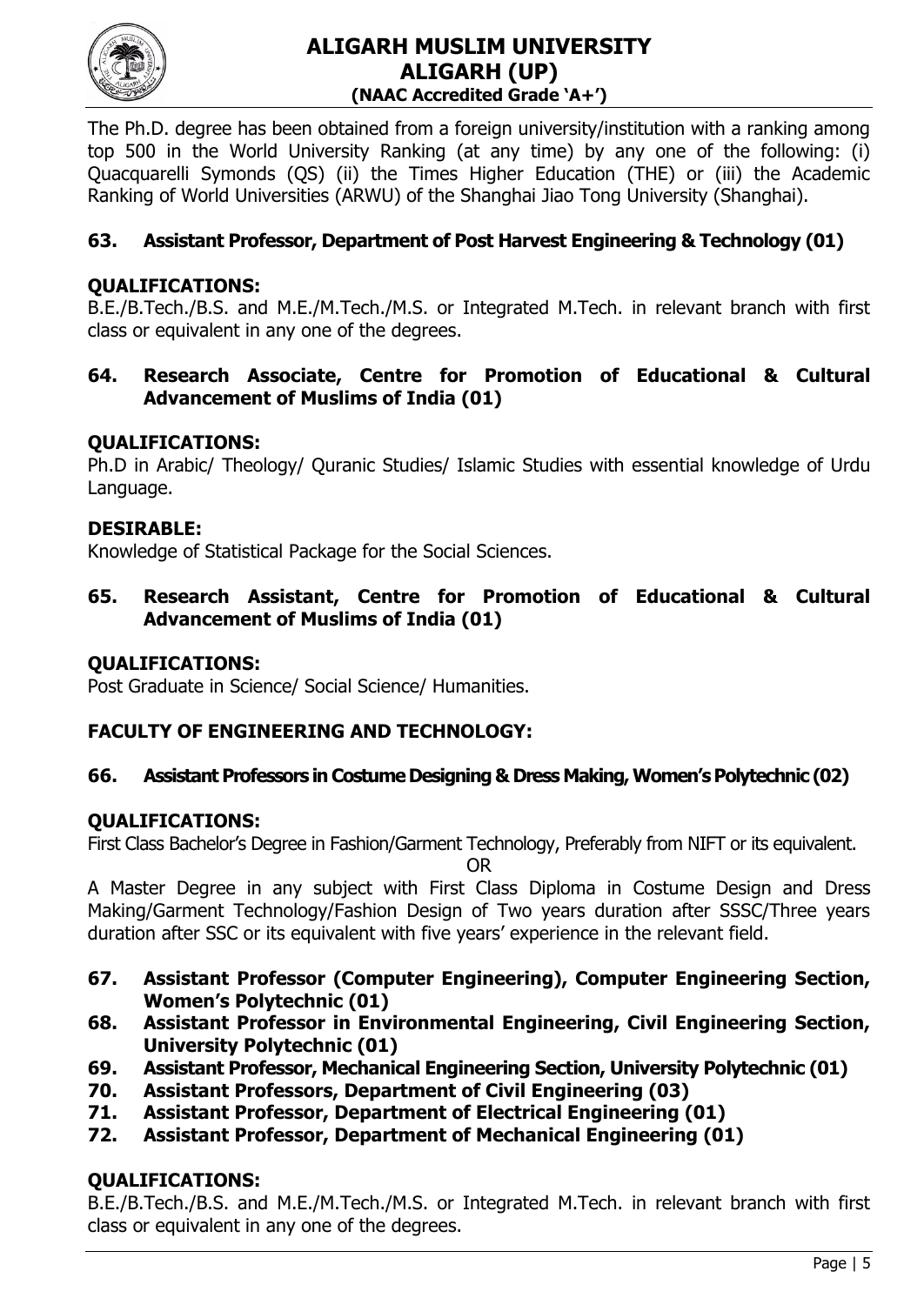

- **73. Assistant Professor of Physics, Centre for Interdisciplinary Nanotechnology Unit (With research background in Nano-Technology and Nano-Materials) (01)**
- **74. Assistant Professors in Applied Mathematics, Department of Applied Mathematics (03)**
- **75. Assistant Professors of Chemistry, Applied Sciences and Humanities Section, University Polytechnic (02)**
- **76. Assistant Professor of Physics, Applied Sciences and Humanities Section, University Polytechnic (01)**

# **ELIGIBILITY A OR B:**

#### **(A)**

- (i) A Master"s degree with 55% marks (or an equivalent grade in a point-scale wherever the grading system is followed) in a concerned/relevant/allied subject from an Indian University, or an equivalent degree from an accredited foreign university.
- (ii) Besides fulfilling the above qualifications, the candidate must have cleared the National Eligibility Test (NET) conducted by the UGC or the CSIR, or a similar test accredited by the UGC, like SLET/SET or who are or have been awarded a Ph.D. Degree in accordance with the University Grants Commission (Minimum Standards and Procedure for Award of M.Phil./Ph.D. Degree) Regulations, 2009 or 2016 and their amendments from time to time, as the case may be, are exempted from NET/SLET/SET:

Provided, the candidates registered for the Ph.D. programme prior to July 11, 2009, shall be governed by the provisions of the then existing Ordinances/Bye-laws/Regulations of the Institution awarding the degree and such Ph.D. candidates shall be exempted from the requirement of NET/SLET/SET for recruitment and appointment of Assistant Professor or equivalent positions in the University subject to the fulfillment of the following conditions:-

- (a) The Ph.D. degree of the candidate has been awarded in a regular mode;
- (b) The Ph.D. thesis has been evaluated by at least two external examiners;
- (c) An open Ph.D. viva voce of the candidate has been conducted;
- (d) The Candidate has published two research papers from his/her Ph.D. work, out of which at least one is in a refereed journal;
- (e) The candidate has presented at least two papers based on his/her Ph.D. work in conferences/seminars sponsored/funded/supported by the UGC/ICSSR/CSIR or any similar agency.

The fulfillment of above conditions is to be certified by the Registrar/Controller of Examinations of the University.

**NOTE**:NET/SLET/SET shall also not be a requirement for such Masters Programmes in disciplines for which NET/SLET/SET is not conducted by the UGC, CSIR or similar test accredited by the UGC, like SLET/SET.

#### **OR (B)**

The Ph.D. degree has been obtained from a foreign university/institution with a ranking among top 500 in the World University Ranking (at any time) by any one of the following: (i) Quacquarelli Symonds (QS) (ii) the Times Higher Education (THE) or (iii) the Academic Ranking of World Universities (ARWU) of the Shanghai Jiao Tong University (Shanghai).

# **FACULTY OF MANAGEMENT STUDIES & RESEARCH**

# **77. Professors, Department of Business Administration (02)**

# **QUALIFICATIONS:**

(a) Ph.D. degree in relevant field and First class or equivalent at either Bachelor"s or Master"s level in the relevant branch.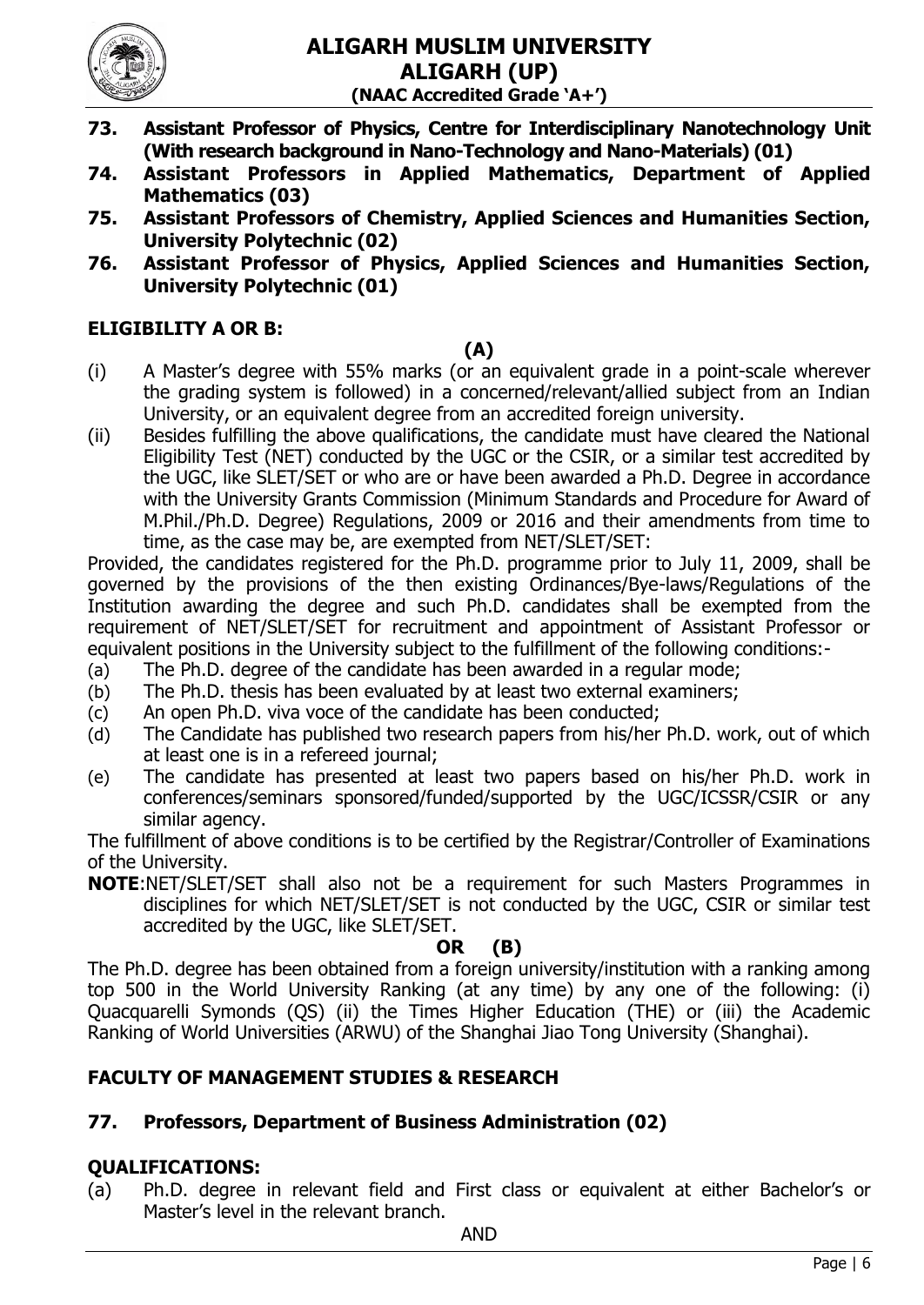

(b) Minimum of 10 years of experience in teaching/research/industry out of which at least 3 years shall be at a post equivalent to that of an Associate Professor.

AND

(c) At least 6 research publications at the level of Associate Professor in SCI journals/UGC/AICTE approved list of journals and at least 2 successful Ph.D. guided as Supervisor/Co-supervisor till the date of eligibility of promotion.

OR

At least 10 research publications at the level of Associate Professor in SCI journals/UGC/AICTE approved list of journals till the date of eligibility of promotion.

# **78. Assistant Professor, Department of Business Administration (01)**

# **QUALIFICATIONS:**

Bachelor"s Degree in any discipline and Master"s Degree in Business Administration/ PGDM/ C.A./ ICWA/ M. Com. With First Class or equivalent and two years of professional experience after acquiring the Master's Degree.

\*\*\*\*\*\*\*\*\*\*\*\*\*\*\*\*\*\*\*\*\*\*\*

- (i) The Application Form for the above posts is to be filled only in the **Online Mode** at the Careers Portal of the University **[https://careers.amuonline.ac.in](https://careers.amuonline.ac.in/)**
- (ii) Separate Application Forms are to be filled for each post detailed under a different Serial Number of the advertisement.
- (iii) The **non-refundable Processing Fee** for each Application Form is **Rs. 500/-** and is to be paid only in the **Online Mode** at the Careers Portal. However, **PwD candidates are exempted** from payment of prescribed Processing Fee, in case they upload an authentic Disability Certificate on the prescribed Proforma with the Application Form.
- (iv) Applicants must follow all the instructions as given in the Advertisement and the User Manual available on the Careers Portal.
- (v) **After successful submission of the online Application Form, the applicant must:**
	- **Take the Printout of the PDF file of the Application Form on A-4 Size paper.**
	- **Append his/her signature and paste front facing recent photograph at the designated place on the Application Form.**
	- **Attach self-attested copies of all relevant documents including Receipt of processing fee, wherever applicable, with the Application Form.**
- (vi) **Send the Application Form by post, complete in all respect, super-scribing on the top-left side of the cover, the post applied for, advertisement number and its date, to the** "**Selection Committee Section (Teaching), Office of the Registrar, Aligarh Muslim University, Aligarh – 202002**".
- (vii) **The Self-Attested copies of the following documents are mandatory to be enclosed by the candidates with the employment application form:**
	- (i) High School Certificate from a Recognized Board.
	- (ii) Mark-sheet and Degree of Graduation
	- (iii) Mark-sheet and Degree of Post-Graduation
	- (iv) Certificate of NET, JRF, SLET/SET, CSIR, etc., as the case may be.
	- (v) M.Phil./Ph.D. Degree wherever applicable.
	- (vi) Experience Certificates wherever applicable.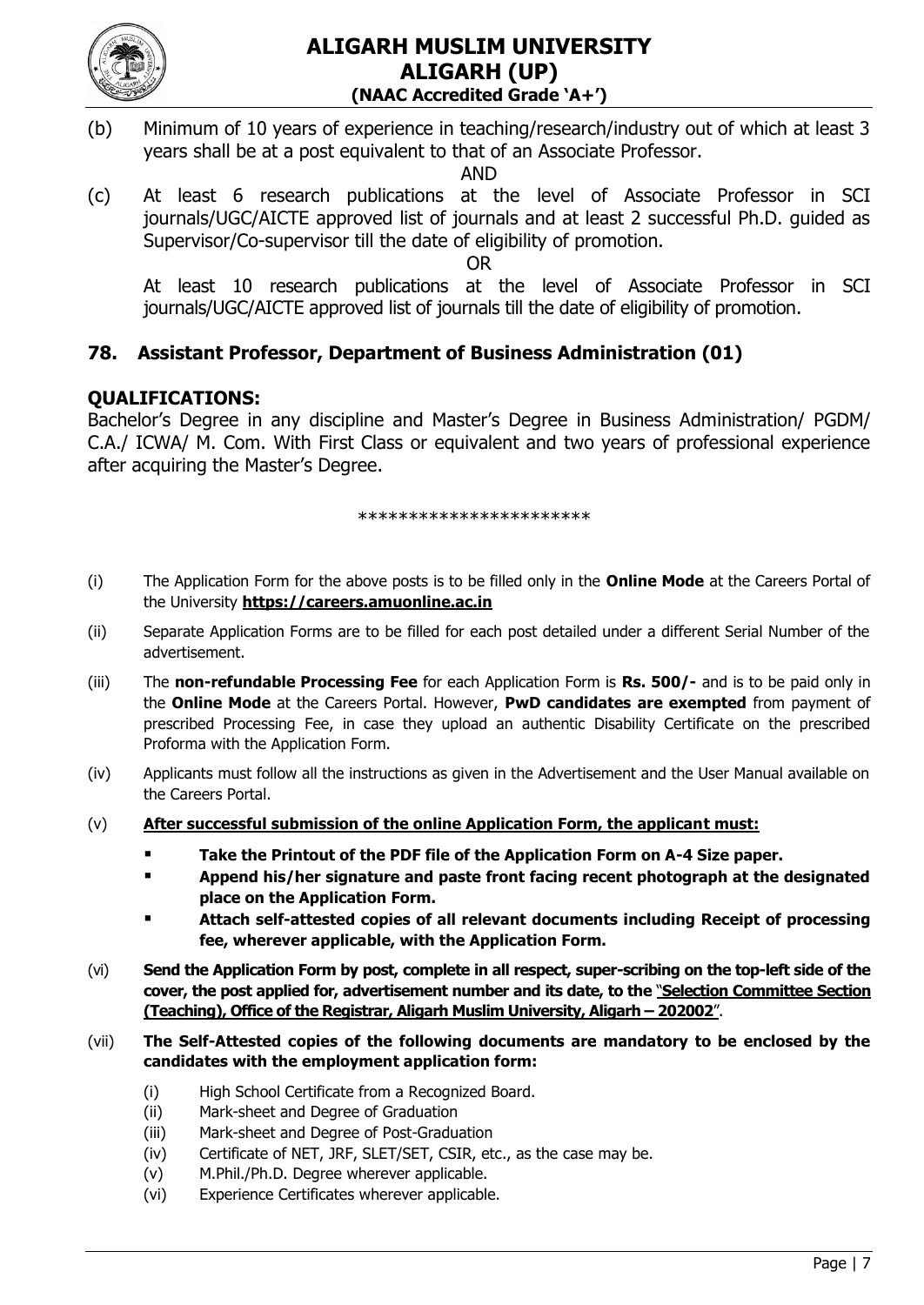

**NOTE**: For Madarsa background applicants certificate equivalent to High School or Graduation will be considered if the same has been obtained from Madaris/ Institutions recognized by the University.

#### **In case, the self-attested copies of aforesaid documents are not enclosed with the employment form, the employment application form will be summarily rejected.**

- (viii) The Experience Certificate, wherever applicable, must be enclosed with the employment application form. The Experience Certificate mentioned therein date of appointment, period/duration of appointment and scale of Pay/Pay Band and Grade Pay/Pay Level as the case may be, should be issued by the Registrar of the concerned University (General Manager, in case of Industry). Certificate issued by any other authority (i.e., Principal/ Director/Head of Department/Dean etc.) shall not be considered.
- (ix) Incomplete Application Forms or applications on plain paper will not be entertained and shall be summarily rejected.
- (x) Qualifications, experience, other eligibility conditions, etc. will be reckoned as on the last date of submission of Application Form.
- (xi) The request for including any document(s)/information in the Application Form after the last date of submission shall not be entertained.
- (xii) The University reserves the right to alter/insert and/or make any corrections/ additions in the advertisement, or to cancel the advertisement (either in full or a part thereof) without assigning any reason. Amendment/Corrigendum, if any, in the advertisement shall be published only on the Careers Portal.
- (xiii) The number and nature of the posts may vary from the advertisement at the time of Interview.
- (xiv) The prescribed qualifications and experience are minimum and the mere fact that an applicant possesses the same will not entitle him/her for being called for interview. The University reserves the right to restrict the applicants to be called for interview to a reasonable number on the basis of Rules/Criteria or by any other condition that it may deem fit. The University may constitute a Committee to scrutinize the applications and short-listing the applicants. Call letters for interview will be sent only to the short-listed applicants and no correspondence will be made with applicants who are not short-listed.
- (xv) Higher initial start may be given to the selected applicants possessing exceptional qualifications and experience.
- (xvi) In case of any inadvertent mistake in the process of scrutiny/selection which may be detected at any stage even after the issue of interview letter/appointment letter, the University reserves the right to modify/withdraw/cancel the selection process.
- (xvii) The University reserves the right to get selected applicants examined by an Internal Medical Board.
- (xviii) A relaxation of 5% shall be allowed at the Bachelor"s as well as at the Master"s level for the candidates belonging to Scheduled Caste/Scheduled Tribe/Other Backward Class (Non-Creamy Layer)/Differently-Abled ((a) Blindness and low vision; (b) Deaf and Hard Hearing; (c) Locomotor disability including cerebral palsy, leprosy cured, dwarfism, acid attack victims and muscular dystrophy; (d) Autism, intellectual disability, specific learning disability and mental illness; (e) Multiple disabilities from amongst persons under (a) to (d) including deaf-blindness) for the purpose of eligibility and assessing Good Academic Record for direct recruitment. The eligibility marks of 55% marks (or an equivalent grade in a point scale wherever grading system is followed) and the relaxation of 5% to the categories mentioned above are permissible, based only on the qualifying marks without including any grace mark procedures.
- (xix) A relaxation of 5% may be provided from 55% to 50% of the marks to the Ph.D. degree holders who have passed their Master's degree prior to 19<sup>th</sup> September 1991.
- (xx) Relevant grade which is regarded as equivalent of 55% where the grading system is followed by recognized University shall also be considered eligible.